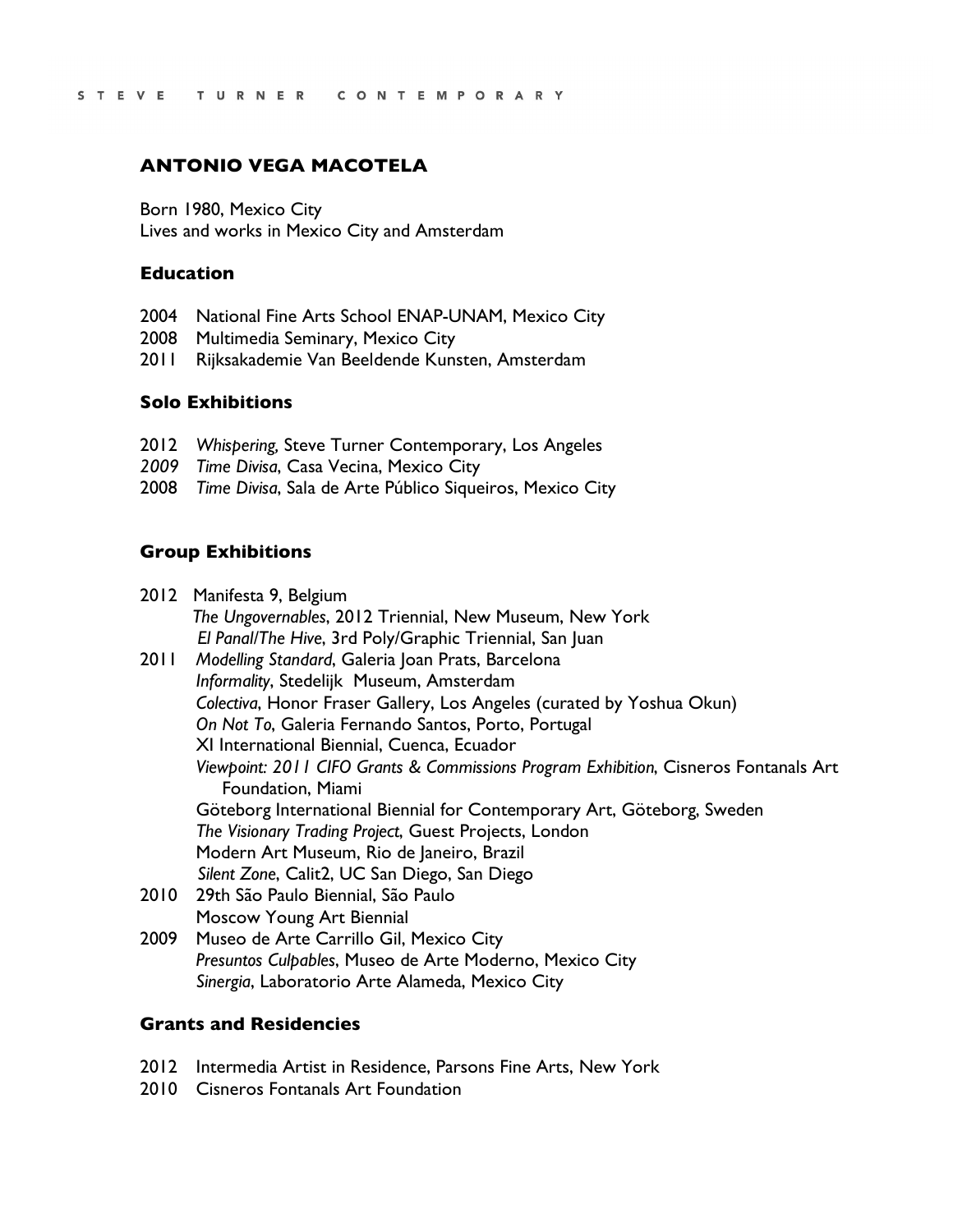- STEVE TURNER CONTEMPORARY
	- 2009 Arte Actual Bancomer Museo Carrillo Gil
	- 2008 Mexican National Young Creators Fund for Culture & Arts Jumex Foundation

## **Selected Publications**

- 2012 Saltz, Jerry. *Big Government Conservatives*, New York Magazine, Feb. 2012
- 2011 Martinez, Chus. *José Antonio Vega Macotela,* Artforum, May 2011 Usabiaga, Daniel. La tempestad magazine, April 2011
- 2010 Porrero, Ricardo. *DF: Arte Y Cultura Contemporáneos Desde La Ciudad de Mexico*, Codigo
- 2009 RIM Magazine, Winter 2009
- 2008 Radio Ibero and Radio UNAM interviews (Coyoterias with Ruth Estevez) Chilango Magazine, May 2008 edition Gómez-Mont, Gabriella. *Mexican Rashes,* Vice Magazine, v.15 n.6